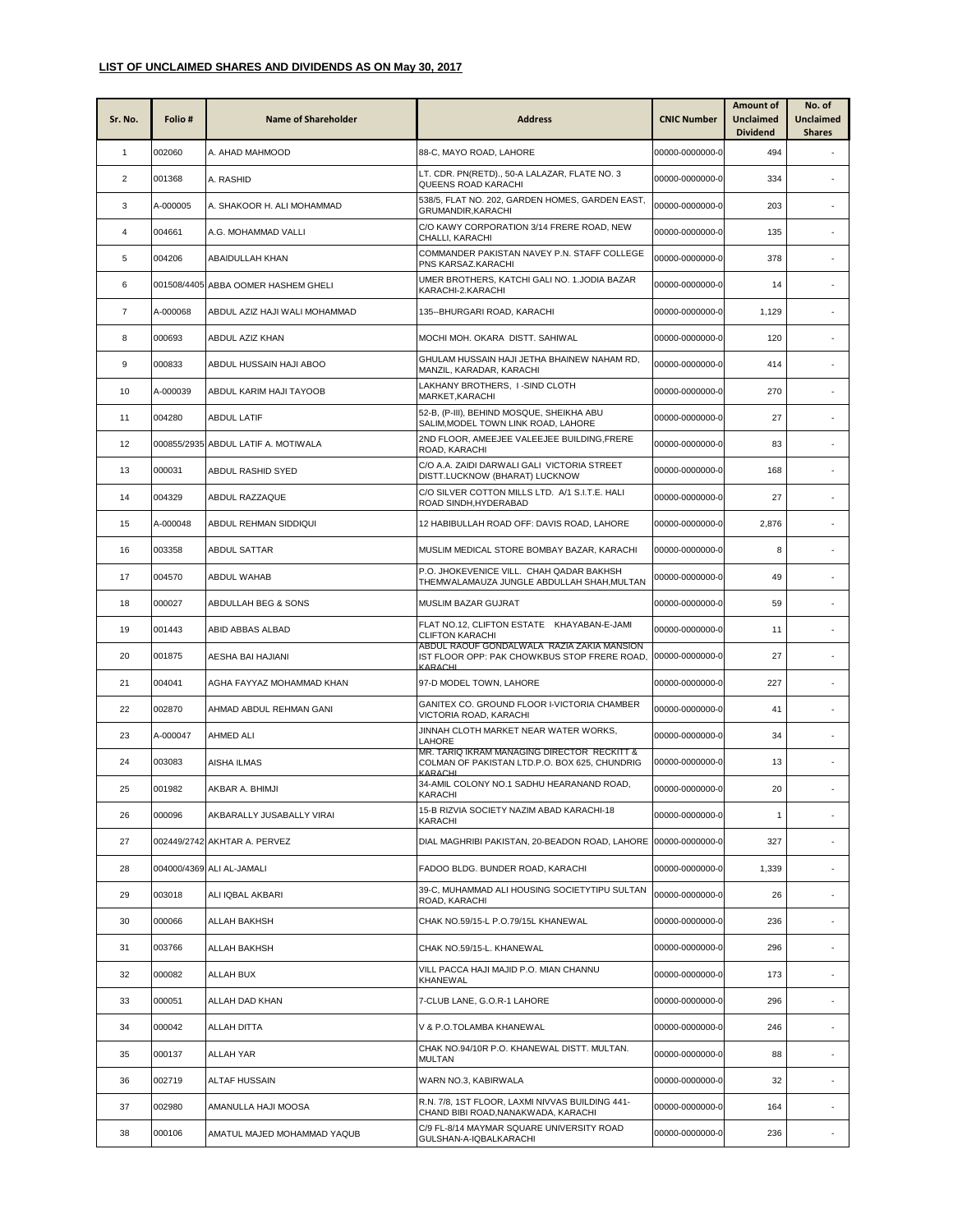| 39 | 004354      | AMIN ALI H. VELAINT                      | 5-B, ISMAILIA PLATINUM CO-OP HOUSING SOCIETY<br>LOBO STREET OFF: LAWRANCE ROAD,GARDEN WEST<br><b>KARACHL</b> | 00000-0000000-0 | 68    |                          |
|----|-------------|------------------------------------------|--------------------------------------------------------------------------------------------------------------|-----------------|-------|--------------------------|
| 40 | 003380      | AMINA AKBARI                             | 39-C, MUHAMMAD ALI SOCIETY, TIPU SULTAN ROAD,<br>KARACHI                                                     | 00000-0000000-0 | 53    |                          |
| 41 | 001936      | AMINA RASHID AHMAD                       | B-9 STREET NO.2 BATH ISLAND KARACHI                                                                          | 00000-0000000-0 | 194   |                          |
| 42 | 004660      | <b>ANIS VALLI</b>                        | KAWY CORPORATION, 3/14, FRERE ROAD, NEW<br>CHALLI, KARACHI                                                   | 00000-0000000-0 | 68    |                          |
| 43 | 004559      | ANWAR AHMED WARAICH                      | 7-BANK SQUARE THE MALL, LAHORE                                                                               | 00000-0000000-0 | 32    |                          |
| 44 | 001439      | AQILA BEGUM                              | BANGLOW NO. SD-188, LANE NO.2, ASLARO CP;PMU<br>JASE-2, ALDIST MULTAN CANTT                                  | 00000-0000000-0 | 196   | $\sim$                   |
| 45 | 001016      | <b>ARJMAND BANO</b>                      | 43-1-F BLOCK-6 RAZI ROAD P.E.C.H.S. KARACHI                                                                  | 00000-0000000-0 | 1,509 | ٠                        |
| 46 | 003362      | ARNAWAZ PHEROZSHAW CHINOY                | PHIROZA JEHANGIR MANOR NO.50/B, OR-STREET<br>CYRUS MINWALA COLONY(INSIDE PARSI GATE,<br>MITHADA KARACHL      | 00000-0000000-0 | 577   |                          |
| 47 |             | 001923/3811 ASGHAR ALI                   | COMCORP 15-KOTHARI MANSION INVERARITY<br>ROAD, KARACHI                                                       | 00000-0000000-0 | 487   | $\sim$                   |
| 48 | 002651      | ASHFAQ                                   | 4-AMIL COLONY NO.1 SADHUHORANAND ROAD,<br>KARACHI                                                            | 00000-0000000-0 | 205   | ٠                        |
| 49 | A-000094    | <b>ASMA SHABBIR</b>                      | BASHIR SONS LIMITED, GOLE CLOTH<br>BAZAR, FAISALABAD                                                         | 00000-0000000-0 | 126   |                          |
| 50 | 002125/4401 | <b>ASMAT</b>                             | BUILDING NO.559/4 QAZI USMAN ROAD NEAR AACHI<br>KABAR, KARACHI                                               | 00000-0000000-0 | 202   | $\sim$                   |
| 51 | 000109      | ATTA MOHAMMAD                            | RETD. ZILLADAR HOUSE NO. P-109BLOCK-3,<br>GOJRA, DISTT. FAISALABAD                                           | 00000-0000000-0 | 117   | $\sim$                   |
| 52 | 000144      | <b>BAHAWAL KHAN</b>                      | CHAK NO.10/8-R TEH: KHANEWAL KOT<br>SARGHANAMULTAN                                                           | 00000-0000000-0 | 291   | $\sim$                   |
| 53 | 003371      | <b>BASHIRAN</b>                          | 42-WARIS ROAD, LAHORE                                                                                        | 00000-0000000-0 | 155   |                          |
| 54 | N-000044    | BEGUM NASEERA WAQAR SHEIKH               | 2/43, F.C.C. VILLAS, GULBERG-IV, LAHORE                                                                      | 00000-0000000-0 | 379   |                          |
| 55 | 003537      | BEGUM NISHAT USMANI                      | FLAT NO.4 76 -- CLIFTON, KARACHI                                                                             | 00000-0000000-0 | 59    |                          |
| 56 | 002695      | <b>BOMAN JAL MORALIA</b>                 | 22-RUSTOM BLOCK PREEDY STREET KARACHI                                                                        | 00000-0000000-0 | 28    |                          |
| 57 | 000997      | <b>BUKHTAN</b>                           | C/O HAJI ALLAH BUX, MUHAMMAD YAKUB WEAVER,<br>NEWNHAM RAOD, KARACHI-2                                        | 00000-0000000-0 | 72    | $\sim$                   |
| 58 | 004039      | CH. MOHAMMAD LATIF                       | 75-F MAIN GULBERG, LAHORE                                                                                    | 00000-0000000-0 | 122   | ٠                        |
| 59 | 002611      | CH. NAZAR MOHYUDDIN                      | H. NO.223 WARD NO.7/H I/S PAK GATE, MULTAN                                                                   | 00000-0000000-0 | 494   |                          |
| 60 | D-000001    | <b>DADA LIMITED</b>                      | P.O. BOX NO.4361 JODIA BAZAR, KARACHI                                                                        | 00000-0000000-0 | 100   |                          |
| 61 | 002006      | DARAB FRAMROZE                           | 1-SUMNYSIDE ROAD, KARACHI                                                                                    | 00000-0000000-0 | 324   |                          |
| 62 | 003612      | <b>DAUD ABDUL LATIF</b>                  | ABDUL LATIF H. BASRAWALA RAMBHARTI STREET<br>JODIA BAZAR, KARACHI                                            | 00000-0000000-0 | 194   |                          |
| 63 | 003036      | DAWOOD MOHAMMAD                          | DAWJEE DADABHOY & CO. ZAM ZAM CHAMBERS<br>DONNOLY ROADP.O. BOX NO.4015, KARACHI                              | 00000-0000000-0 | 14    |                          |
| 64 | 002078      | DESABHOY P. SACHINWALA                   | NOSHERWAN NOMAN, PARSI COLONY, KARACHI                                                                       | 00000-0000000-0 | 1     |                          |
| 65 | 001858      | DINA JEHANGIR SACHINWALA                 | DHANJI SACHINWALA KDA SCHEME NO.5 CLIFTON IBA<br>ENTERPRISE FL/6/C/3BLOCK NO.5 KAHKASHAN,<br>KARACHI         | 00000-0000000-0 | 79    | $\overline{\phantom{a}}$ |
| 66 |             | 000158/3747 DOST MOHAMMAD                | V & P.O. ABDUL HAKIM TEH. KABIRWALA DISTT.<br>MULTAN.                                                        | 00000-0000000-0 | 228   | ٠                        |
| 67 |             | 001432/4552 DR. JEHANGIR HORAMUSJI VANIA | JEHANGIR VANIA M/68 CYRUS PARSI COLONY I/S<br>PARSI GATE MOHAMOODABAD, KARACHI                               | 00000-0000000-0 | 8     | ٠                        |
| 68 | 001822      | DR. K.B. MODY                            | SUNNYMEADE NO.18 CYRUS MINWALA COLONY<br>ZOROASTRIAN, COOPERATIVEHOUSING SOCIETY<br>ITD KARACHI              | 00000-0000000-0 | 1,434 |                          |
| 69 | 002068      | DR. LATIF AHMAD KHAN                     | P.O. BOX 2870 G.P.O. ISLAMABAD                                                                               | 00000-0000000-0 | 346   | ×.                       |
| 70 |             | 000601/3955 DR. S.N. MISTRI              | ELECTRIC HOUSE, ELPHINSTONE ST, KARACHI                                                                      | 00000-0000000-0 | 540   | $\overline{\phantom{a}}$ |
| 71 | 004163      | DR. SURRIYA MALIK                        | K.M.C. DENTAL CLINIC JAMSHED QUARTERS, KARACHI                                                               | 00000-0000000-0 | 3     | ×.                       |
| 72 |             | 000193/4724 FAHMIDA KHANAM               | C/O INTERNATIONAL DISTRIBUTORS 108-110 LIAQUAT<br>MARKET OPP: MEMON MASJIDBUNDER ROAD KARACH                 | 00000-0000000-0 | 945   | ٠                        |
| 73 | F-000006    | <b>FAHMIDA SULTANA</b>                   | LT.COL. FARUKH ZAHIR, MINISTRY OF<br>DEFENCE, DEFENCE PRODUCTION DIVISIONPAK SECT.<br>NO IL RAWALPINDI       | 00000-0000000-0 | 298   | $\overline{\phantom{a}}$ |
| 74 | 000191      | <b>FAIZ AHMAD</b>                        | VILL. & P.O. FEROZEWALA DISTT. GUJRANWALA.                                                                   | 00000-0000000-0 | 291   |                          |
| 75 | F-000028    | <b>FAKHRUL ARFIN</b>                     | 24-B, MOHAMMAD ALI HOUSING SOCIETY, KARACHI                                                                  | 00000-0000000-0 | 143   | $\blacksquare$           |
| 76 | 003984      | <b>FARHAT HASSAN</b>                     | C/O DR. BASHIR AHMAD P.A.F. HOSPITAL MAURIPUR,<br>KARACHI                                                    | 00000-0000000-0 | 38    | $\overline{\phantom{a}}$ |
| 77 | F-000020    | FARKHANDA WAHEED                         | HOUSE NO.659-6/H ST. 11-A QAZI ROAD DHASI<br>HASSANABAD, RAWALPINDI                                          | 00000-0000000-0 | 27    | $\epsilon$               |
| 78 | 003359      | FAROOQ HAROON                            | ZUBEDABAI MOHAMMAD ALI BUILDING 2ND FLOOR<br>ROOM NO.4 NAPIER STREETOPP: KASAI MASJID<br>SADDAR KARACHL      | 00000-0000000-0 | 60    |                          |
| 79 | 003167      | FAROOQ RANGINWALA                        | DR. M. SADIQ RANGINWALA DESSEL BAZAR<br>RANCHORE LINE, KARACHI                                               | 00000-0000000-0 | 68    | $\overline{\phantom{a}}$ |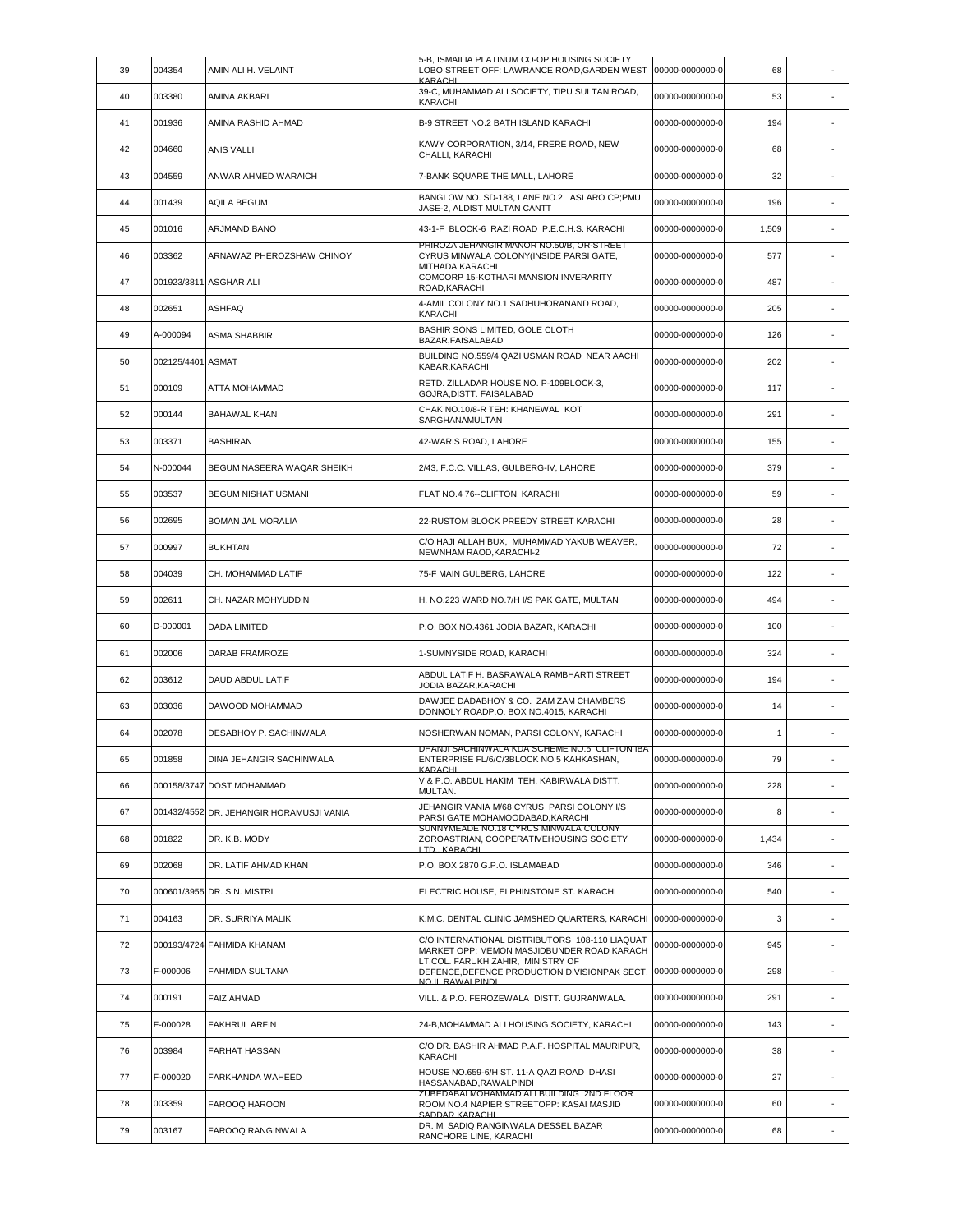| 80  | 002607            | <b>FATIMA</b>                       | O.T. 3/31 MITHADHAR GAU GALI, KARACHI                                                     | 00000-0000000-0 | 3              |                          |
|-----|-------------------|-------------------------------------|-------------------------------------------------------------------------------------------|-----------------|----------------|--------------------------|
| 81  | 003206            | <b>FATIMA BIBI</b>                  | WAHID BUILDING NEXT TO GRAND HOTELOFF:<br>MCLEORD ROAD, KARACHI                           | 00000-0000000-0 | 51             | $\sim$                   |
| 82  | 004943            | <b>FIRDOUS BANOO</b>                | HAJI ABBAS BUILDING 3RD FLOOR ROOM NO.14<br>BHIMPURA, KARACHI                             | 00000-0000000-0 | 68             | ٠                        |
| 83  | 000182            | <b>FLAK SHER</b>                    | CHAK NO.59/15-L P.O.79/15-L TEH. KHANEWAL DISTT.<br><b>MULTAN</b>                         | 00000-0000000-0 | 117            |                          |
| 84  | 003019/3287 FOZIA |                                     | BUILDING NO. 559/4-QAZI USMAN ROAD, NEAR ACHI<br>KABAR, KARACHI                           | 00000-0000000-0 | 22             | ×.                       |
| 85  | 004472            | <b>GHAZI MOHAMMAD</b>               | VILL. BAGARPUR P.O. KASBA NARHALMULTAN                                                    | 00000-0000000-0 | 4              | $\overline{\phantom{a}}$ |
| 86  | 000201            | <b>GHULAM MOHAMMAD</b>              | MISTRY HAND PUMP BAN LOHARAN O/S BOHAR GATE<br>MULTAN CITY. MULTAN                        | 00000-0000000-0 | 665            |                          |
| 87  | 000210            | <b>GHULAM NABI</b>                  | CHAK NO.78-A 15 L P.O.79/15-L TEH. KHANEWAL<br>DISTT. MULTAN. MULTAN                      | 00000-0000000-0 | 173            | ٠                        |
| 88  | 000227            | <b>GHULAM QADIR KHOKHAR</b>         | JHANG SADDAR MOHAMMAD BURJIWALA JHANG                                                     | 00000-0000000-0 | 439            | $\sim$                   |
| 89  | 002391            | <b>GHULAM QADIR</b>                 | CHISHTI LODGE, 2-AVENUE BILAL COLONY, OLD<br>SHUJABAD ROAD, MULTAN                        | 00000-0000000-0 | 99             |                          |
| 90  | 002762            | <b>GHULAM RASOOL</b>                | CHAK NO. 5/15-L VIA DAK KHANA KHAS MIAN CHANNU<br><b>DISTT. MULTAN</b>                    | 00000-0000000-0 | 196            |                          |
| 91  | 000229            | GHULAM RASOOL (JAM)                 | CHAK NO.59/15-L P.O.59/15-L TEH: KHANEWAL DISTT.<br>MULTAN. MULTAN                        | 00000-0000000-0 | 117            | $\overline{\phantom{a}}$ |
| 92  | 000218            | <b>GHULAM ZOHRAN BIBI</b>           | C/O NAWABZADA HAJI ABDUL REHMAN KHAN<br>KHAKWANI NASHEMAN, KUTCHERY ROAD, MULTAN<br>CANTT | 00000-0000000-0 | 14,818         | $\sim$                   |
| 93  | 003252            | <b>GUL DINSHAW SACHINWALA</b>       | 12-SPENCER'S BUILDING, , 122-DEPOT LINES,<br>ZOROASTRIAN CLUB COMPUNDKARACHI              | 00000-0000000-0 | 32             |                          |
| 94  |                   | 000245/3684 GULCHER RUSTOMJI KHARAS | MISQUITA BUILDING SOMERSET ST., KARACHI.                                                  | 00000-0000000-0 | 112            |                          |
| 95  | 003892            | <b>HABIB BANK LTD</b>               | A/C MOHAMMAD ASHRAF THE MALL, LAHORE                                                      | 00000-0000000-0 | 142            | ٠                        |
| 96  | 000275            | HAFIZULLAH                          | C/O TRADE BUREAU BAJAJ MANSION P.O. BOX 100<br>THE MALL LAHORE.                           | 00000-0000000-0 | 54             |                          |
| 97  | 002189            | <b>HAJI AMAD</b>                    | BABOO EBRAHIM BHAM, IST FLOOR AZIZ MANSION,<br>STRACHAN ROAD, KARACHI                     | 00000-0000000-0 | 246            | $\sim$                   |
| 98  | 000192            | HAJI FAIZ BUX                       | CHAK NO.59/18-L P.O.79/15-L KHANEWAL                                                      | 00000-0000000-0 | 236            | $\sim$                   |
| 99  | 004262            | <b>HAJI GUL MOHAMMAD</b>            | 32-B SINDHI MUSLIM HOUSING SOCIETYKARACHI                                                 | 00000-0000000-0 | 189            |                          |
| 100 | N-000019          | HAJI NOOR MOHAMMAD UMER LAKHANY     | 1-SIND CLOTH BUNDER ROAD, KARACHI                                                         | 00000-0000000-0 | 959            |                          |
| 101 | 001567            | HAJRA BAI ABDUL SATTAR              | HAMANDAS LODGE FRERE ROAD NEAR PAKISTAN<br>CHOWK, KARACHI                                 | 00000-0000000-0 | 15             | ٠                        |
| 102 | 003401            | HAJRA K. JANGDA                     | M/S KASSAM S. JANGDA 72-MURAD KHAN ROAD OPP:<br>KHORI GARDEN, KARACHI                     | 00000-0000000-0 | 136            |                          |
| 103 |                   | 000273/1959 HALIMABAI NOOR MAMED    | C/O MOHAMMAD SADIQ ESSA 3/SIND MARKET<br>BUNDER ROAD, KARACHI                             | 00000-0000000-0 | 19             | $\sim$                   |
| 104 | H-000006          | <b>HANIFA BAI PAREKH</b>            | C/O DADA LIMITED JODIA BAZAR, KARACHI                                                     | 00000-0000000-0 | 675            | $\overline{\phantom{a}}$ |
| 105 | 001322            | HANIFA HAJI ADAM HOOSEN             | M/S. LATIF HAJI KARIM 3-A GAUSHALA BUILDING MULJI<br>ST., KARACHI                         | 00000-0000000-0 | 246            |                          |
| 106 | 000933            | HASHAM ALI MOHAMMAD BENGALI         | VERAVAL PATAN MEMON ANJUMAN JODIA BAZAR,<br><b>KARACHI</b>                                | 00000-0000000-0 | 414            |                          |
| 107 | 004509            | <b>HASHIM</b>                       | R.H.29 3RD FLOOR AZIZ MANSION BHAGNARI STREET<br>JODIA BAZAR.KARACHI                      | 00000-0000000-0 | 1              | $\overline{\phantom{a}}$ |
| 108 | 002040            | <b>HATIM YOUSUF ALI</b>             | VICTORIA CHAMBERS OPP: JABEES HOTEL VICTORIA<br>ROAD.KARACHI                              | 00000-0000000-0 | 81             |                          |
| 109 | 004242            | <b>HAWA BIBI</b>                    | SURAT HOUSE, C-4, IV F-7/9, NAZIMABAD, KARACHI-<br>74600                                  | 00000-0000000-0 | 95             | $\overline{\phantom{a}}$ |
| 110 |                   | 000288/1480 HUSSAIN IMAM            | 7-VICTORIA MANSION VICTORIA ROAD KARACHI.                                                 | 00000-0000000-0 | 23             | $\overline{\phantom{a}}$ |
| 111 | 003375            | <b>IFTIKHAR JALIB</b>               | LAHORE COMMERCIAL BANK LTD.30-NAPIER ROAD,<br>LAHORE                                      | 00000-0000000-0 | 26             | $\mathbf{r}$             |
| 112 | 001249            | IJAZ AHMED                          | 213-B FRERE ST. COUNTRY'S REPRESENTATIVE OF<br>F.A.O., KARACHI                            | 00000-0000000-0 | 494            | $\overline{\phantom{a}}$ |
| 113 | I-000009          | IJAZ HUSSAIN RAHAT                  | AZIZ FATIMAH TRUST HOSPITAL GULISTAN COLONY,<br><b>FAISALABAD</b>                         | 00000-0000000-0 | 1              | $\overline{\phantom{a}}$ |
| 114 | 002521            | ILHAM AHMAD                         | 50/4/2 ABDUL REHMAN STREET GARDEN EAST,<br>KARACHI                                        | 00000-0000000-0 | 14             | $\overline{\phantom{a}}$ |
| 115 | 003875            | <b>INAYAT ALI</b>                   | FLAT NO 22, AL-YASRAB HOUSING SOCIETY, 369-<br>SHAHANI STREET, GARDEN EAST, KARCHI        | 00000-0000000-0 | $\overline{2}$ |                          |
| 116 | 004071            | <b>INAYAT ALI AZHAR</b>             | LAHORE STOCK EXCHANGE LIMITED 17-BANK<br>SQUARE, LAHORE                                   | 00000-0000000-0 | 15             | $\sim$                   |
| 117 | 003864            | <b>IRSHAD BEGUM</b>                 | AL-QAMAR. 16-PRINCESS ROAD, MULTAN CANTT                                                  | 00000-0000000-0 | 38             | $\sim$                   |
| 118 | 000296            | ITBAR KHAN AWAN                     | VENDING CONTRACTOR RAILWAY STATION MULTAN<br>CANTT.                                       | 00000-0000000-0 | 592            | $\overline{\phantom{a}}$ |
| 119 | 000304            | JAHANGIR SAADAT                     | NO.22 FAZAL MANZIL BEADAN ROAD LAHORE.                                                    | 00000-0000000-0 | 296            | $\epsilon$               |
| 120 | 000313            | JAMAL MOHAMMAD MALIK                | CHAK NO.62/15-L P.O. 105//15-L TEH: KHANEWAL<br>DISTT. MULTAN.                            | 00000-0000000-0 | 173            | $\sim$                   |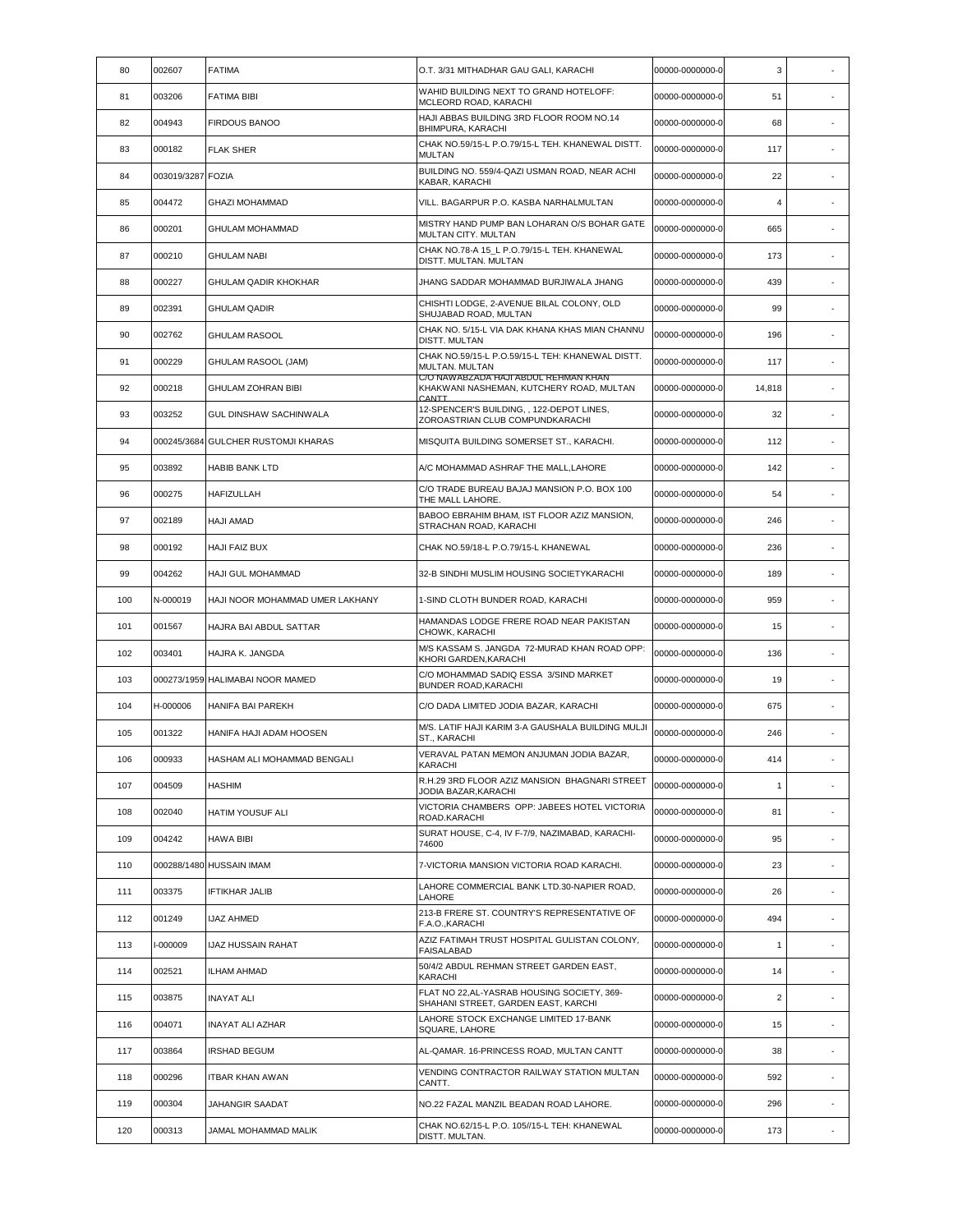| 121 | 000308      | JAMILA QAMAR                       | 243 FEROZEPUR ROAD LAHORE                                                                                 | 00000-0000000-0 | 148   |                          |
|-----|-------------|------------------------------------|-----------------------------------------------------------------------------------------------------------|-----------------|-------|--------------------------|
| 122 | 002482/3672 | JAVED QURESHI                      | 27-ATA TURK BUILDING, NEW GARDEN TOWN,<br>LAHORE                                                          | 00000-0000000-0 | 13    |                          |
| 123 | 004771      | JEHAN ARA KHAN                     | HEADMISTRASS CRESENT MODEL SCHOOL 147-A/2<br>G.T. ROAD BEGUMPURA, LAHORE                                  | 00000-0000000-0 | 68    | ٠                        |
| 124 | 002849      | <b>JENAM</b>                       | FLAT NO. 5, 72/A, GHANSHAM ROAD, A.M.NO.3, OFF:<br>FRERE ROAD, KARACHI                                    | 00000-0000000-0 | 41    |                          |
| 125 | 001246      | JER CAWAS LASKARI                  | NO. 8 V & D KATRAK BUILDING, 122-DEPOT LINES,<br><b>KARACHI</b>                                           | 00000-0000000-0 | 828   |                          |
| 126 |             | 002371/3785 JUNJO MUHAMMAD HAYAT   | 27-MUSLIMABAD, KARACHI                                                                                    | 00000-0000000-0 | 973   | $\overline{\phantom{a}}$ |
| 127 | 000326      | K.N. ALIKUTTY                      | BEADI MERCHANT SHOP NO.177 HAMIDIA MARKET<br>BLDG., ZAKRIA MASJID STREET BOMBAY-9 BHARAT<br><b>ROMRAY</b> | 00000-0000000-0 | 85    |                          |
| 128 |             | 000331/3242 KANEEZ AMNA            | C/O CH. GHULAM QADIR 3242 JASWAL MOTOR WORKS<br>KHANEWALMULTAN                                            | 00000-0000000-0 | 1,648 |                          |
| 129 |             | 000521/2835 KH. MUSHTAQ AHMED      | BUNGALOW NO.185 ROAD NO.14 NEAR TAHIR MANZIL<br>BEHIND MAIN BAZAR SAMANABADLAHORE                         | 00000-0000000-0 | 3     |                          |
| 130 | 003536      | KHADIJA SULEMAN MADHA              | DAWJEE DADABHOY & CO. ZAM ZAM CHEMBERS<br>DUNOLLY ROADP.O.BOX NO.4015, KARACHI                            | 00000-0000000-0 | 816   |                          |
| 131 | K-000018    | KHALID MEHMOOD                     | SQUARDERN LEADER, , AEROPACE ENGINEERING<br>DEP. CAE, PAF ACADEMY RISALPUR.24090.<br>SARGODHA             | 00000-0000000-0 | 15    | $\overline{\phantom{a}}$ |
| 132 | 000756      | KHAN GHULAM MOINUDDIN KHAN         | RULLEX OF MANAVADAR STATE 284-THATTAI<br>COLONY JIVAT ASHRAMKARACHI                                       | 00000-0000000-0 | 1,076 | $\overline{\phantom{a}}$ |
| 133 | 001507      | KHAWAJA ZAFAR HASSAN               | PAKISTAN TOBACCO CO. LTD. MACKINNONS<br>BUILDING, P.O. BOX NO. 4690MCLEOD ROAD, KARACHI                   | 00000-0000000-0 | 3     |                          |
| 134 | 000974      | KHORSHED CAWAS LASKARI             | NO.8 V & D KATRAK BUILDING, 122-DEPOT LINES,<br><b>KARACHI</b>                                            | 00000-0000000-0 | 828   |                          |
| 135 | 000337      | KHUDA BUX                          | VILL. PACCA HAJI MAJID P.O. JERSAHI, KHANEWAL                                                             | 00000-0000000-0 | 196   | $\overline{\phantom{a}}$ |
| 136 | K-000022    | KHURAM AHMED BATLA                 | 15-DAYARAM GIDUMAL ROAD, KARACHI                                                                          | 00000-0000000-0 | 221   |                          |
| 137 |             | 000885/1799 KHURSHED JAMSHED MODY  | 115-DEPOT LINES, KARACHI                                                                                  | 00000-0000000-0 | 3     | $\overline{\phantom{a}}$ |
| 138 | K-000008    | KHURSHID BEGUM                     | V. NARHAL TEH: KABIRWALA DISTT. MULTAN                                                                    | 00000-0000000-0 | 483   |                          |
| 139 | 002476      | KHURSHID BEGUM                     | RAHIM MANZAL BARNESS STREET NEAR JUBILEE<br>CINEMA, KARACHI                                               | 00000-0000000-0 | 96    | ×,                       |
| 140 | 003782      | KHURSHID ZIA                       | ZIA ULLAH ALVI 144-A TARIQ CHOWK SAMANABAD,<br><b>FAISALABAD</b>                                          | 00000-0000000-0 | 19    |                          |
| 141 | 000333      | KHUSHI MOHAMMAD                    | C/O CH. KHUSHI MOHAMMAD IKRAM COMMISION<br>AGENTS & MERCHANTS MIAN CHANNU                                 | 00000-0000000-0 | 148   | $\overline{\phantom{a}}$ |
| 142 |             | 000336/4551 KHUSHNUD ALI           | H. NO.110 SECTOR NO. 10, NORTH KARACHI                                                                    | 00000-0000000-0 | 117   |                          |
| 143 | 002373      | KISHWAR SULTANA                    | 18-ALHUMRA SOCIETY, TIPU SULTAN ROAD, KARACHI                                                             | 00000-0000000-0 | 494   |                          |
| 144 | 001806      | LT. COL SAID AHMED                 | 160-A P.E.C.H.S., KARACHI                                                                                 | 00000-0000000-0 | 78    | $\overline{\phantom{a}}$ |
| 145 | 004334      | M. FAZLUR REHMAN                   | OPP: AZIZAY MILLAT HIGH SCHOOLBAHAWALNAGAR                                                                | 00000-0000000-0 | 945   | ٠                        |
| 146 | 003650      | M.A. SIDDIQUI                      | 16-B PEOPLES COLONY, FAISALABAD                                                                           | 00000-0000000-0 | 137   |                          |
| 147 | 002510      | M.H. SUBZWARI                      | 7/2 LANGLAY ROAD, LAHORE                                                                                  | 00000-0000000-0 | 3     |                          |
| 148 | 002056      | MAHMOOD KHAN                       | VILL. MIANPUR P.O. CHAK NO.148/10-R, MULTAN                                                               | 00000-0000000-0 | 474   | $\overline{\phantom{a}}$ |
| 149 | M-000108    | MAJID AZIZ                         | 9-B, GARDEN DAS MARKET. KARACHI                                                                           | 00000-0000000-0 | 70    |                          |
| 150 | 003555      | MALEEHA BANO                       | 18-SHAMI ROAD, CANTT. LAHORE                                                                              | 00000-0000000-0 | 457   | ×.                       |
| 151 | 002323      | MALIK GHULAM MOHAMMAD KHAN         | FAROOQ GENERAL STORE CHOWBARA ROAD TEH.<br>P.O. LEIAH DISTT. MUZAFFARGARH                                 | 00000-0000000-0 | 59    | $\overline{\phantom{a}}$ |
| 152 | 003070      | MANI H. WANIA                      | WANIA MAJITHIA LODGE, VICTORIA ROAD, KARACHI                                                              | 00000-0000000-0 | 16    |                          |
| 153 | 004276      | MANSURA QAYYUM                     | 43-T GULBERG-II, LAHORE                                                                                   | 00000-0000000-0 | 135   | ٠                        |
| 154 | 000497      | <b>MANZOOR HUSSAIN</b>             | B.A. SIDDQUI D.M.S. DEPTT. HOUSE NO.658 I/S PAK<br>GATE MOHALLAH JHINKMULTAN CITY, MULTAN                 | 00000-0000000-0 | 29    | ٠                        |
| 155 |             | 000370/4230 MAQBOOL AHMAD          | H. NO.C-III A-103 JEHANZEB BLOCK ALLAMA IQBAL<br>TOWN, LAHORE                                             | 00000-0000000-0 | 86    |                          |
| 156 | 001881      | MARIE FERNANDIS                    | 293 GARDEN EAST D'CRUZ ROAD, KARACHI                                                                      | 00000-0000000-0 | 110   | $\sim$                   |
| 157 | 000774      | MAZHAR ALI IMAM                    | VICTORIA MANSIONS, VICTORIA ROAD, KARACHI                                                                 | 00000-0000000-0 | 57    | $\overline{\phantom{a}}$ |
| 158 | 002442      | <b>MEENA</b>                       | BUILDING NO.559/4 QAZI USMAN ROAD NEAR ACHI<br>KABAR, KARACHI                                             | 00000-0000000-0 | 14    | ×,                       |
| 159 | 003324      | MEHER SORAB DINSHAW                | FLAT NO.9, BUILDING NO.2, FRERE TOWN,CO-<br>OPERATIVE HOUSING SOCIETY LTD. GIZRI ROAD,<br>KARACHL         | 00000-0000000-0 | 135   | ٠                        |
| 160 | 001934      | MEHRA FRAMROZE MOHAMMAD            | NO.11 RUSTAM BUILDING IST FLOOR PREEDY STREET,<br>KARACHI-3                                               | 00000-0000000-0 | 109   | $\sim$                   |
| 161 | M-000040    | MIAN MOHAMMAD SHAFIQUE MR.MOHAMMAD | NOON AGENCY, 8-A, JINNAH ROAD, RAWALPINDI                                                                 | 00000-0000000-0 | 11    |                          |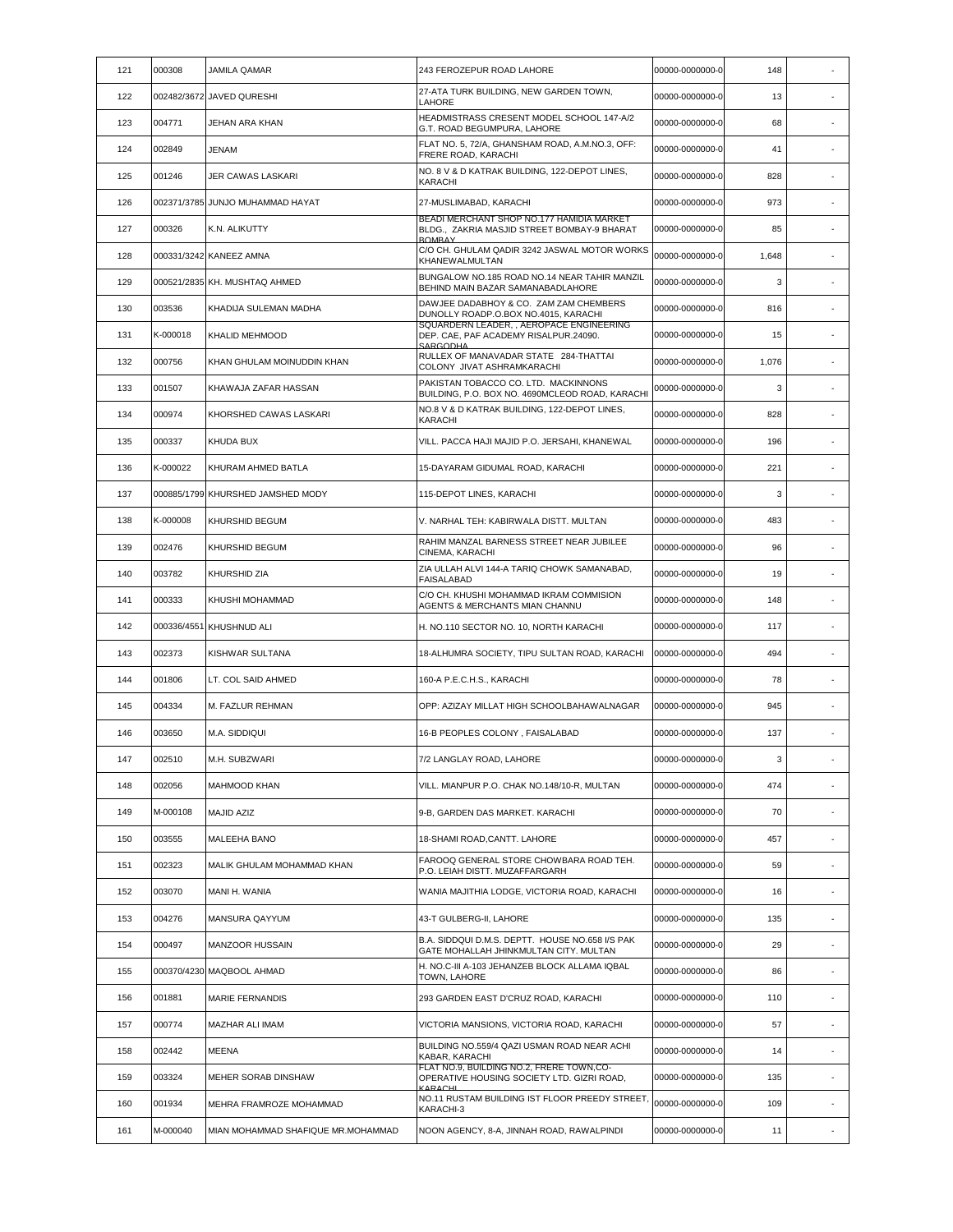| 162 | 003402   | MIAN MUHAMMAD ISMAIL                | MOHALLAH LAL SHAH, CHINIOT                                                           | 00000-0000000-0 | 106 |                          |
|-----|----------|-------------------------------------|--------------------------------------------------------------------------------------|-----------------|-----|--------------------------|
| 163 | S-000038 | MIAN SARMAD IRSHAD                  | C/O SAIRA IRSHAD 51-A KHAYABAN-E-BADBAN PHASE<br>V DEFENCE SOCIETY, KARACHI          | 00000-0000000-0 | 338 |                          |
| 164 | 004830   | MIAN SHAUKAT SHAFI                  | C/O CRESCENT TEXTILE MILLS LTD. 45-SHAHRAH-E-<br>QUAID-E-AZAM, LAHORE                | 00000-0000000-0 | 68  |                          |
| 165 | 001825   | MINNIE JEHANGIR VANIQ               | M/68, CYRUS PARSI COLONY, I/S PARSI GATE,<br>MAHMOODABAD, KARACHI                    | 00000-0000000-0 | 60  |                          |
| 166 | 000711   | MIR NAZIR AHMAD                     | PB SEWING MACHINE COMPANY 74-BRANDRETH<br>ROAD, LAHORE                               | 00000-0000000-0 | 203 | ٠                        |
| 167 |          | 002861/4408 MIRZA AHMAD SHERAZEE    | MAHMOOD COR. 13-WRITER'S CHAMBER DUNOLLY<br>ROAD, KARACHI                            | 00000-0000000-0 | 13  | ٠                        |
| 168 | 004292   | <b>MIRZA IRFAN BAIG</b>             | HOUSE NO.3 JAGDISH STREET KRISHAN NAGAR,<br>LAHORE                                   | 00000-0000000-0 | 27  |                          |
| 169 | 000995   | MIRZA MOHAMMAD HAFIZ                | 2-RAM BASTI, GUJRANWALA                                                              | 00000-0000000-0 | 37  | ä,                       |
| 170 | 000461   | MOHAMMAD ABAIDULLAH                 | CHAK NO.74/10-R, KHANEWAL                                                            | 00000-0000000-0 | 88  | ٠                        |
| 171 | 002640   | MOHAMMAD ABDULLAH                   | CHAK & P.O. NO.59/15L VIA MIAN CHANNU KHANEWAL                                       | 00000-0000000-0 | 79  |                          |
| 172 | M-000041 | MOHAMMAD AKBAR                      | HOUSE NO. 34, BLOCK NO.5, KHANEWAL                                                   | 00000-0000000-0 | 246 | ٠                        |
| 173 | 000632   | MOHAMMAD AKRAM KHAN                 | MR. MOHAMMAD ASHRAF KHAN CASHIER AUSTRALSIA<br>BANK LTD. AKBARI MANDI. LAHORE        | 00000-0000000-0 | 62  | $\sim$                   |
| 174 | 000397   | MOHAMMAD ALI                        | V. & P.O. TOLAMBA, KHANEWAL                                                          | 00000-0000000-0 | 117 |                          |
| 175 |          | 004253/4254 MOHAMMAD AMIN BUTT      | DELHI HOUSE 16-EDWARDS ROAD, LAHORE                                                  | 00000-0000000-0 | 794 |                          |
| 176 | 003134   | MOHAMMAD AMIN SULTANPURWALA         | MEMBER KARACHI STOCK EXCHANGE 36-KARACHI<br>STOCK EXCHANGE BUILDING. KALLIAN ROAD,   | 00000-0000000-0 | 1   | ٠                        |
| 177 | 000429   | MOHAMMAD AMIR SULTAN MOHAMMAD WAZIR | KARACHI<br>C/O MOR. MOHAMMAD AMIR CLERK EXCISE &<br>TAXATION OFFICE MULTAN           | 00000-0000000-0 | 592 |                          |
| 178 | 000487   | MOHAMMAD AYUB                       | SENIOR TRAINING OFFICER (RETD). PD-11 SAIDPUR<br>ROAD PINDORA RAWALPINDI             | 00000-0000000-0 | 117 | $\sim$                   |
| 179 | 004858   | MOHAMMAD AZIM DAR                   | MORGAN MILTON (PAK) LTD. PAKISTAN CHOWK P.O.<br>BOX NO.137, KARACHI                  | 00000-0000000-0 | 68  | $\overline{\phantom{a}}$ |
| 180 | 000418   | MOHAMMAD BAKHSH                     | CHAK NO.9/9-R SARGHANA P.O. CHAK 10/8-R,<br>KHANEWAL                                 | 00000-0000000-0 | 148 |                          |
| 181 | 004173   | MOHAMMAD BHAI HAKIMUDDIN            | MOHAMMADI VILLA PLOT-19 BLOCK-C MOHALLATUL<br>BURHANIYA NORTH NAZIMABAD, KARACHI     | 00000-0000000-0 | 68  |                          |
| 182 | 004359   | MOHAMMAD HANIF                      | 404-NEW SUTANIA BUILDING MACHI MIANI ROAD NO.1<br>KHARADAR, KARACHI                  | 00000-0000000-0 | 27  | ٠                        |
| 183 | 002704   | MOHAMMAD HAROON                     | 75-KATOBI GALI NO.3 2ND FLOOR KHORI GARDEN,<br>KARACHI                               | 00000-0000000-0 | 39  |                          |
| 184 | 004088   | MOHAMMAD HUSSAIN                    | C/O UMER ALI MOHAMMAD 4-A CHAGLA STREET,<br><b>KARACHI</b>                           | 00000-0000000-0 | 27  | ٠                        |
| 185 | 000380   | MOHAMMAD HUSSAIN KHAN KHALID        | TAILOR MASTER H.NO.F-2385 CHOWK CHUNA MANDI<br><b>LAHORE LAHORE</b>                  | 00000-0000000-0 | 4   |                          |
| 186 | 004743   | MOHAMMAD IQBAL                      | 7-BEZONGI STREET R/C QRTS, H.A. MYSORWALA<br>MANZIL NEAR RAJA MANSION, KARACHI       | 00000-0000000-0 | 675 |                          |
| 187 | 000480   | MOHAMMAD IQBAL REHMANI              | HOUSE NO.58 KASHMIR BLOCK ALLAMA IQBAL TOWN,<br>LAHORE                               | 00000-0000000-0 | 99  |                          |
| 188 | 002244   | MOHAMMAD MANZUR AHMAD               | BASTI KHANPUR P.O. QADIRPUR RAN TEH. & DISTT.<br><b>MULTAN</b>                       | 00000-0000000-0 | 41  |                          |
| 189 | 001329   | MOHAMMAD MURID AKBAR                | RETD. E.A.C. PAK GATE MULTAN CITY. MULTAN                                            | 00000-0000000-0 | 71  | $\overline{\phantom{a}}$ |
| 190 | 002197   | MOHAMMAD RAFI                       | VILL. BHAIROWAL P.O. SHAMKOT VIA KHANEWAL                                            | 00000-0000000-0 | 616 |                          |
| 191 | 000432   | MOHAMMAD SADIQ                      | P.O. 59/15-L & CHAK NO.59/15L VIA MIAN CHANNU<br><b>DISTT. MULTAN</b>                | 00000-0000000-0 | 236 | $\overline{\phantom{a}}$ |
| 192 | 003656   | MOHAMMAD SAEED                      | 7-LAHORE PAPER MART ABKARI ROAD, LAHORE                                              | 00000-0000000-0 | 18  | ٠                        |
| 193 |          | 000498/3061 MOHAMMAD SANA ULLAH     | VILL. THATHA RAI BAHADUR DISTT GUJRAT                                                | 00000-0000000-0 | 238 | $\overline{\phantom{a}}$ |
| 194 | 000417   | MOHAMMAD SHAFI                      | BLOCK NO.11 MANDI KHANEWAL DISTT. MULTAN                                             | 00000-0000000-0 | 11  | $\sim$                   |
| 195 | 000069   | MOHAMMAD SHARIF                     | CHAK NO.196 R.B. FAISALABAD                                                          | 00000-0000000-0 | 296 | $\overline{\phantom{a}}$ |
| 196 | 000458   | <b>MOHAMMAD SHARIF</b>              | MERCHANTS & COMM. AGENTS GRAIN MARKET,<br>KHANEWAL                                   | 00000-0000000-0 | 148 |                          |
| 197 |          | 000490/3697 MOHAMMAD SHARIF         | NEW ABADI HOUSE NO.238 MAYO ROAD P.O.<br>MOGHALPURA DHARAMPURA LAHORE                | 00000-0000000-0 | 865 | $\overline{\phantom{a}}$ |
| 198 | 004426   | MOHAMMAD SHARIF                     | 238-MAYO ROAD MUSTAFA ABAD, LAHORE,                                                  | 00000-0000000-0 | 98  | $\sim$                   |
| 199 | 000491   | MOHAMMAD SIDDIQ KASURI              | MOHAMMAD BASHIR & BROS. AGENTS STANDARD<br>VACCUM OIL CO. KAMALIAS DISTT. FAISALABAD | 00000-0000000-0 | 117 |                          |
| 200 | 000467   | MOHAMMAD YUNAS SULTAN MIRZA         | H. NO. B/50, PEOPLE COLONY, FAISALABAD                                               | 00000-0000000-0 | 700 | $\sim$                   |
| 201 | 000414   | MOHAMMAD YUSAF                      | C/O M/S. CH. MOHAMMAD YUSAF & SONS COMMISION<br>AGENTS GRAIN MARKET MIAN CHANNU.     | 00000-0000000-0 | 148 | $\overline{\phantom{a}}$ |
| 202 | 002127   | MOIZ AKBAR ALI                      | ISMAILJI ALI BHOY & SONS,NEAR UBL BOULTON<br>KARKET BR. M.A. JINNAH ROAD, KARACHI    | 00000-0000000-0 | 988 |                          |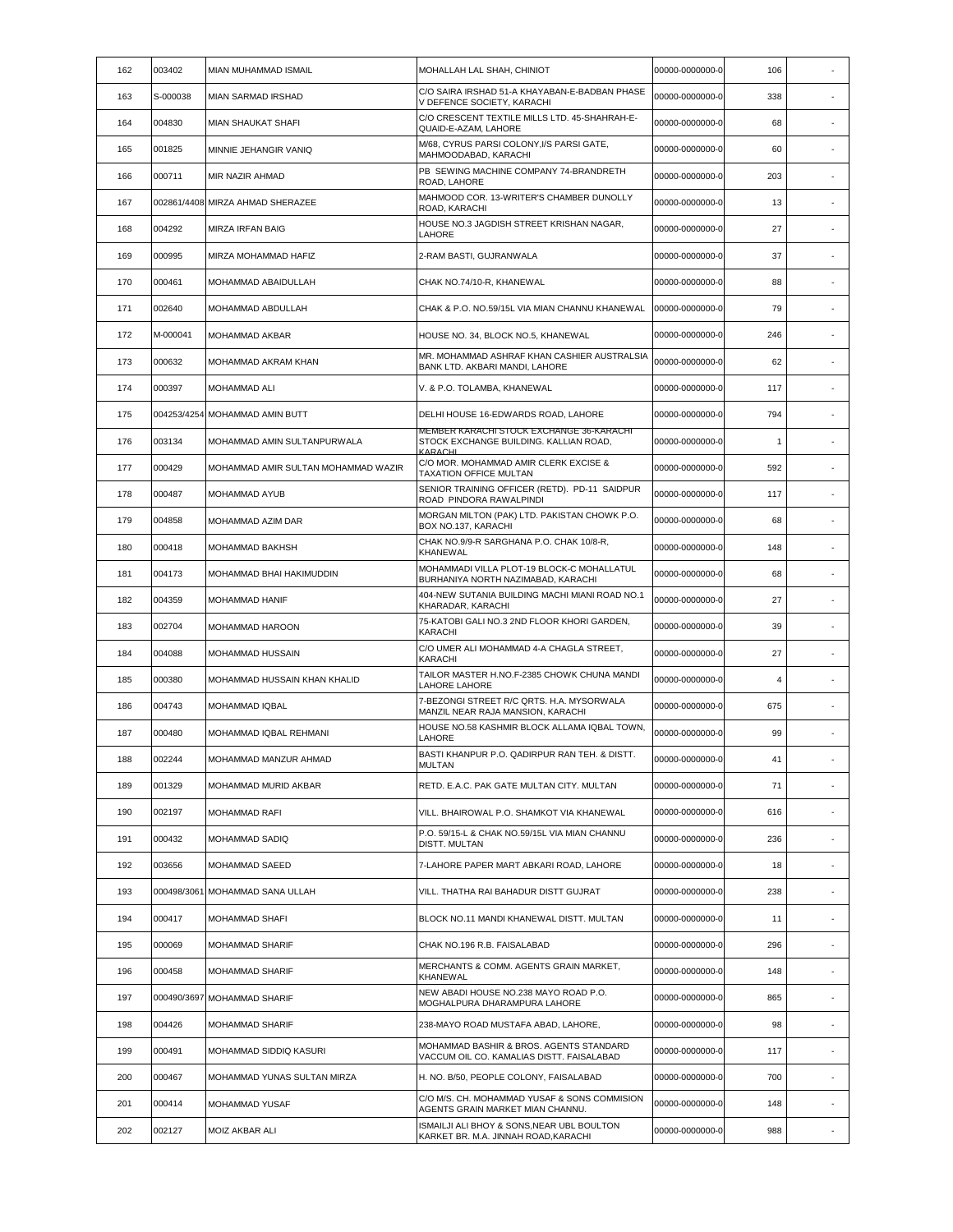| 203 | 002505   | <b>MOMINA BAI</b>                   | KARACHI PAN TRADING CO. SADHUBELA TRUST<br>BUILDING IST FLOOR NANAKWADAKARACHI      | 00000-0000000-0 | $\overline{7}$ |                          |
|-----|----------|-------------------------------------|-------------------------------------------------------------------------------------|-----------------|----------------|--------------------------|
| 204 | 003788   | MUBARIK AHMED                       | SHEIKH MAULA BAKHSH MUBARIK AHMADSURAJ KUND<br>ROAD, MULTAN                         | 00000-0000000-0 | 127            | $\overline{\phantom{a}}$ |
| 205 | 003952   | MUHAMMAD                            | 191-H. BLOCK-II, P.E.C.H.S., KARACHI                                                | 00000-0000000-0 | 346            | ٠                        |
| 206 | 000499   | MUHAMMAD ISHAQ                      | NEAR JAMIA MASJID, KHANEWAL                                                         | 00000-0000000-0 | 148            |                          |
| 207 | S-000063 | MUHAMMAD SAFDAR AWAN                | 10-ALI BLOCK, AWAN TOWN, MULTAN ROAD, LAHORE                                        | 00000-0000000-0 | 14             | ×.                       |
| 208 | 003340   | MUHAMMAD TANVIR                     | 124-A, SHADMAN COLONY, GULBERG ROAD, LAHORE                                         | 00000-0000000-0 | 204            | $\overline{\phantom{a}}$ |
| 209 | M-000114 | MUHAMMAD YAQUB                      | 44-UBER ROAD ISLAMPURA, LAHORE                                                      | 00000-0000000-0 | 22             |                          |
| 210 | 004393   | <b>MUMTAZ BIBI</b>                  | QASIM BELA, MULTAN                                                                  | 00000-0000000-0 | 82             | ٠                        |
| 211 | 004192   | MUMTAZ -ULLAH KHAN NIAZI            | 3-A FEROZEPUR ROAD ICHHRA NEW MOZANG<br>CHUNGI, LAHORE                              | 00000-0000000-0 | 68             | $\overline{\phantom{a}}$ |
| 212 | M-000105 | <b>MUNIR AHMED</b>                  | C/O BASHIR SONS LIMITED GOLE CLOTH MARKET,<br><b>FAISALABAD</b>                     | 00000-0000000-0 | 132            |                          |
| 213 | 001459   | MUSHTAQ AHMAD                       | DY. REGISTRAR CO-OP. SOCIETIES MUTAN                                                | 00000-0000000-0 | 79             |                          |
| 214 | 000436   | MUSHTAQ AHMAD CHAUDHRY              | QUARTER NO. 180-A QAZI CHOWK SATELLITE TOWN,<br><b>JHANG</b>                        | 00000-0000000-0 | 1,185          | $\overline{\phantom{a}}$ |
| 215 | 003128   | <b>MUSSARAT</b>                     | BLDG. NO.559/4 QAZI USMAN ROAD NEAR ACHI KABAR<br>KARACHI                           | 00000-0000000-0 | 144            | $\sim$                   |
| 216 | 002781   | MUSSARAT KHURSHID QAADRI            | SYED KHURSHID ALI 68/B-1, GULBERG-III, LAHORE                                       | 00000-0000000-0 | 461            |                          |
| 217 | 000506   | MUSSARRAT BEGUM                     | 836/C GULGASHT COLONY MULTAN                                                        | 00000-0000000-0 | 222            |                          |
| 218 | 003992   | N. SAIRA                            | C/O BASHIR AHMED P.A.F. HOSPITAL MAURIPUR,<br>KARACHI                               | 00000-0000000-0 | 8              |                          |
| 219 | 003990   | NADEEM AHMED                        | C/O BASHIR AHMED P.A.F. HOSPITAL MAURIPUR,<br>KARACHI                               | 00000-0000000-0 | 9              |                          |
| 220 | 000698   | NAJU JEHANGIR SUKHIA                | RE-NA HOUSE 11-MONELI ROAD, KARACHI                                                 | 00000-0000000-0 | 14             | $\overline{\phantom{a}}$ |
| 221 | 003025   | <b>NARGIS</b>                       | BUILDING NO.559/4-QAZI USMAN ROAD NEAR ACHI<br>KABAR, KARACHI                       | 00000-0000000-0 | 70             | $\sim$                   |
| 222 | 000531   | <b>NARGIS KAIKOBAD</b>              | AL-AZMAT, KANAL BANK, LAHORE                                                        | 00000-0000000-0 | 1,482          |                          |
| 223 | 004342   | <b>NARGIS SHAFIQUE</b>              | 177-R 1ST FLOOR BLOCK-2 P.E.C.H.S., KARACHI                                         | 00000-0000000-0 | 81             | ٠                        |
| 224 | 001369   | NASEEM AKHTAR                       | 50-A QUEENS ROAD, KARACHI                                                           | 00000-0000000-0 | 80             | ٠                        |
| 225 | 000023   | NASEER A. SHAIKH                    | 9-ASAD JAN ROAD, LAHORE CANTT                                                       | 00000-0000000-0 | 6,075          |                          |
| 226 | 002440   | <b>NASIM</b>                        | BUILDING NO.559/4 QAZI OSMAN ROAD NEAR ACHI<br>KABAR, KARACHI                       | 00000-0000000-0 | 10             | ٠                        |
| 227 | 004332   | <b>NASIM AKHTAR</b>                 | S.S.Q. NO.20 ISMAILABAD, MULTAN                                                     | 00000-0000000-0 | 189            | ٠                        |
| 228 |          | 003034/3189 NASRA PARVEEN           | HUSSAIN SILK MILL P.O. BOX NO.205 SAMUNDARY<br>ROAD, FAISALABAD                     | 00000-0000000-0 | 13             |                          |
| 229 | 001330   | NAWAB UDDIN NIZAMI                  | SUPERINTENDENT, LABOUR DEPTT. 105-UPPER MALL<br>LAHORE                              | 00000-0000000-0 | $\mathbf{1}$   |                          |
| 230 | 004364   | NAZEER AHMAD ANSARI                 | C/O SHAMSUDDIN ANSARI CLOTH MERCHANT HALA<br>SIND DISTT., HYDERABAD                 | 00000-0000000-0 | 284            | $\overline{\phantom{a}}$ |
| 231 | 004488   | NAZIR AHMAD                         | CHAK NO.17-A.H. P.O. SAME. KHANEWAL                                                 | 00000-0000000-0 | 44             |                          |
| 232 | 002441   | NEELAM                              | BUILDING NO.559/4 QAZI USMAN ROAD NEAR ACHI<br>KABAR, KARACHI                       | 00000-0000000-0 | 96             | $\overline{\phantom{a}}$ |
| 233 | 003037   | <b>NISAR AHMED</b>                  | 43-STOCK EXCHANGE KALLIAN ROAD KARACHI                                              | 00000-0000000-0 | 5              | $\overline{\phantom{a}}$ |
| 234 | 003022   | NOOR MOHAMMAD                       | O.T.1/57 KAKOO SHARAF LANE NEW KHATRI MASJID,<br>KARACHI                            | 00000-0000000-0 | 81             | $\sim$                   |
| 235 | 003989   | NUDRAT S. AHMAD                     | III-R-6/21, MAZIMABAD, KARACHI                                                      | 00000-0000000-0 | 8              |                          |
| 236 | 000549   | NUR MOHAMMAD                        | CHAK NO.59/15-L P.O.79/15-L KHANEWAL                                                | 00000-0000000-0 | 583            | $\overline{\phantom{a}}$ |
| 237 | 002604   | NURGEZ SHAVAKSHAH MISTRI            | ELECTRIC HOUSE, ELPHINSTONE STREET, SADAR,<br>KARACHI                               | 00000-0000000-0 | 668            | $\overline{\phantom{a}}$ |
| 237 | 000207   | NUZHAT SULTANA                      | C/O MOHAMMAD ASLAM KHAN 55-TIPU SULTAN<br>COLONY NEAR NAI SABZ MANDI, MULTAN        | 00000-0000000-0 | 2,963          |                          |
| 238 | P-000008 | P.R.F. KHILNANI                     | 9/A LAKE VIEW APTS. 4TH FLOOR KEHKASHAN NEAR<br>UNITED BANK LTD KARACHI             | 00000-0000000-0 | 20             | $\blacksquare$           |
| 239 |          | 000844/3968 PARVEEN AKHTAR          | C/O DR. HAFIZ UR REHMAN, Q.C.M. COLONY TEXTILE<br>MILLS LIMITED, ISMAILABAD, MULTAN | 00000-0000000-0 | 20             | $\sim$                   |
| 240 | P-000009 | PEROJBAI KAIKHUSHRU KHAMBATTA       | NO. 220-E, I.LINES, KARACHI                                                         | 00000-0000000-0 | 270            | $\overline{\phantom{a}}$ |
| 241 |          | 001274/2735 PHEROZE MINOCHER KARANI | MINOO N. BAMJEE & CO. VARIAWA BUILDING I.I.<br>CHUNDRIGAR ROAD KARACHI              | 00000-0000000-0 | 34             | $\epsilon$               |
| 242 | 003986   | RABIA HASSAN                        | III-F-6/21 NAZIMABAD, KARACHI                                                       | 00000-0000000-0 | 36             | $\sim$                   |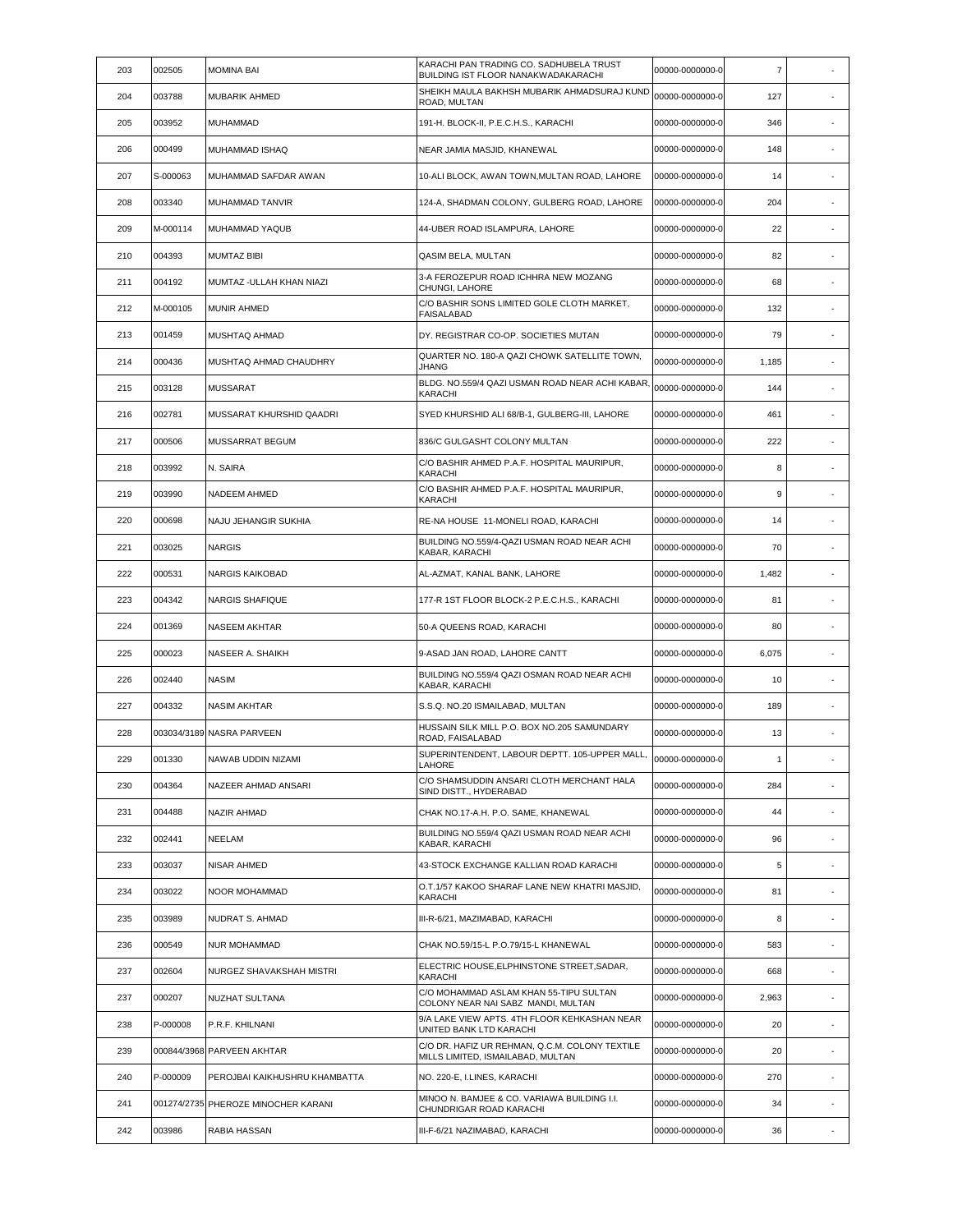| 243 | 002605   | RAHIB SARALA                        | CRYSTAL CO. (PAKISTAN) 71-MURAD KHAN ROAD,<br>KARACHI                                        | 00000-0000000-0 | 69    |                          |
|-----|----------|-------------------------------------|----------------------------------------------------------------------------------------------|-----------------|-------|--------------------------|
| 244 | 000576   | RAHIM BUX MIAN                      | CHAK NO.14/9-R P.O. KACHA KHOO MULTAN                                                        | 00000-0000000-0 | 88    | $\sim$                   |
| 245 | 000584   | RAJ BEGUM                           | 836/C GULGASHT COLONY, MULTAN                                                                | 00000-0000000-0 | 344   | $\sim$                   |
| 246 | 000572   | RAJAB ALI KHAN                      | CHAK NO.59/15-L P.O.59/15-L, KHANEWAL                                                        | 00000-0000000-0 | 394   |                          |
| 247 | 003581   | RASHIDA HAMID                       | K.I. HAMID 35-B QUEENS ROAD LALAZAR AREA NEAR<br><b>BOAT CLUB, KARACHI</b>                   | 00000-0000000-0 | 113   | ×,                       |
| 248 | 001334   | RAZIA BEGUM                         | MANAGING DIRECTOR S.M.SIDDIQUE& CO. LTD.,<br><b>KHANPUR</b>                                  | 00000-0000000-0 | 48    | $\overline{\phantom{a}}$ |
| 249 | 000580   | REHMAT ALI                          | H. NO.9/1443 MOHSIN MANZIL MOHALLAH CHILLA<br>BIBIAN I/S MOCHI GATE, LAHORE                  | 00000-0000000-0 | 43    | $\sim$                   |
| 250 | R-000021 | RUBY K. JAPANWALA                   | KASAMALI JAPANWALA 404/B ROYAL APARTMENTS<br>TIPU SULTAN ROAD K.D.A.SCHEME NO.1, KARACHI     | 00000-0000000-0 | 20    |                          |
| 251 | 002718   | S. ANWAR IQBAL                      | <b>NIL</b>                                                                                   | 00000-0000000-0 | 81    | ٠                        |
| 252 |          | 001455/1961 S.M. MAQBOOL AHMAD      | UNITED COTTON & WOOL TRADERS BASANT LALL<br>BUILDING NICAL ROAD KARACHI                      | 00000-0000000-0 | 11    |                          |
| 253 |          | 000590/1691 SAADAT DIN              | PIONEER TRADING CO. 22-FAZAL MANZIL BEADON<br>ROAD, LAHORE                                   | 00000-0000000-0 | 3,185 | ×.                       |
| 254 | A-000079 | SAEED AHMAD                         | 22-B & 37 MANZOOR PARK WASANPURA SCHEME<br>NO.2 STREET NO.3, LAHORE                          | 00000-0000000-0 | 3     | $\overline{\phantom{a}}$ |
| 255 |          | 002797/3752 SAEEDA ASHRAF           | 153/5 MANEEKJI STREET GARDEN EAST, KARACHI                                                   | 00000-0000000-0 | 72    | ×,                       |
| 256 | 002872   | SAEEDA BEGUM                        | MALIK SIDDQUE AHMED H. NO.1177/10 BASTI<br>PARARAN HAZOORI BAGH ROAR, MULTAN                 | 00000-0000000-0 | 494   | $\sim$                   |
| 257 | 003988   | SAFDAR HASSAN                       | III-F-6/21 NAZIMABAD, KARACHI                                                                | 00000-0000000-0 | 36    | $\sim$                   |
| 258 | 004387   | SAFDAR JEHAN NASEEM                 | 220-MANEEKJEE STREET GARDEN EAST, KARACHI                                                    | 00000-0000000-0 | 95    |                          |
| 259 | 002281   | <b>SAID OMAR</b>                    | 70-C MODEL TOWN, LAHORE                                                                      | 00000-0000000-0 | 68    | $\sim$                   |
| 260 | 002110   | <b>SAJJAD SAFRI</b>                 | CHARTERED ACCOUNTANTS IST FLOOR MANNAN<br>MANZIL ABOVE CAFE MANNAN SOLDIER BAZAR,<br>KARACHI | 00000-0000000-0 | 122   |                          |
| 261 | 000863   | <b>SAKINA BEGUM</b>                 | SAEED SILK MILLS 103 NEW CLOTH MARKET 2ND<br>FLOOR M.A. JINNAH ROAD, KARACHI                 | 00000-0000000-0 | 29    | ×,                       |
| 262 | 002511   | SALEEM                              | BUILDING NO.559/4 QAZI USMAN ROAD NEAR ACHI<br>KABAR, KARACHI                                | 00000-0000000-0 | 36    |                          |
| 263 | 003991   | SALEEM AHMED                        | C/O BASHIR AHMED P.A.F. HOSPITAL MAURIPUR,<br><b>KARACHI</b>                                 | 00000-0000000-0 | 9     | $\sim$                   |
| 264 | 002234   | SALEH MOHAMMAD                      | V & P.O. SABOWAL TEH. & DISTT. SHAHPURE                                                      | 00000-0000000-0 | 74    | ٠                        |
| 265 | S-000060 | SAMEER AHMED SIDDIQUI               | HOUSE NO.365, STREET NO.42, SECTOR G-9/1,<br><b>ISLAMABAD</b>                                | 00000-0000000-0 | 34    |                          |
| 266 | 004809   | <b>SARAH ALAM</b>                   | 87-SHAH JAMAL COLONY, LAHORE                                                                 | 00000-0000000-0 | 1,482 | $\sim$                   |
| 267 | 003610   | <b>SARWAR KOSAR</b>                 | MOHAMMAD AMIN NASEER AHMED SULEMAN STREET<br>BOULTAN MARKET, KARACHI                         | 00000-0000000-0 | 49    | $\sim$                   |
| 268 |          | 001047/2404 SAYED BASHIR AHMED      | 41-MAYO GARDENS, LAHORE                                                                      | 00000-0000000-0 | 3     |                          |
| 269 | 003033   | SEIKH ABDUL HAFIZ                   | M-II.E.29 BLOCK B AKBAR ROAD SHER SHAH, KARACHI 00000-0000000-0                              |                 | 58    |                          |
| 270 | 000777   | SEYDA RABIA KHATOON HASINA          | VICTORIA MANSIONS VICTORIA ROAD, KARACHI                                                     | 00000-0000000-0 | 57    | $\overline{\phantom{a}}$ |
| 271 | 004127   | SH. ZIKRUR RAHMAN                   | 34-COCHINWALA MARKET, KARACHI                                                                | 00000-0000000-0 | 1     |                          |
| 272 |          | 000592/3503 SHABEER AHMED           | BASHIR SONS LIMITED GOLE CLOTH MARKET,<br><b>FAISALABAD</b>                                  | 00000-0000000-0 | 213   | ×.                       |
| 273 | 000618   | SHAH ABUDDIN                        | KOTHI NO. 278-A, SHAMSABAD COLONY, MULTAN                                                    | 00000-0000000-0 | 6,585 | $\overline{\phantom{a}}$ |
| 274 | 002164   | SHAH JEHAN SHAH                     | VILL. BHEROWAL TEH: KABIRWALA DISTT. MULTAN                                                  | 00000-0000000-0 | 631   | $\overline{\phantom{a}}$ |
| 275 | 003956   | SHAHEEN KIZILBASH                   | F/12 RIZVIA SOCIETY, KARACHI                                                                 | 00000-0000000-0 | 96    | ٠                        |
| 276 | 002444   | SHAHEENA                            | BUILDING NO.559/4 QAZI USMAN ROAD NEAR ACHI<br>KABAR, KARACHI                                | 00000-0000000-0 | 3     | ٠                        |
| 277 | 003350   | SHAHVEER JAL HORNASJI PEROZESHAW BY | 162-BUNDER ROAD, KARACHI                                                                     | 00000-0000000-0 | 25    |                          |
| 278 | 003585   | SHAHZADI BEGUM                      | TASNEEM BROTHERS SHARIF CLOTH MARKET,<br><b>FAISALABAD</b>                                   | 00000-0000000-0 | 55    | $\overline{\phantom{a}}$ |
| 279 | 000637   | SHAKILA BEGUM                       | HOUSE NO.931, STREE NO.17, G-10/1, ISLAMABAD                                                 | 00000-0000000-0 | 34    | $\overline{\phantom{a}}$ |
| 280 | 004026   | SHAMIM SHAH                         | 69-HASSAN PARWANA COLONY, MULTAN                                                             | 00000-0000000-0 | 22    | ×,                       |
| 281 | S-000053 | SHEIKH SHAHID-UR-RAHMAN             | HABIB LODGE 280 7/A BLOCK NO.3 D.M.C.H.SOCIETY,<br>KARACHI                                   | 00000-0000000-0 | 1,418 | ٠                        |
| 282 | 002388   | SHEIKH ZAKIR HUSSAIN                | 301/2 FEDERAL B AREA AZIZABAD KARACHI                                                        | 00000-0000000-0 | 63    | $\overline{\phantom{a}}$ |
| 283 | 000621   | SHER MOHAMMAD AFZAL                 | RETD. CLERK OF COURT D & S.J. CHAK NO.196/RB<br>ISLAMABAD P.O. SAME TEH. & DISTT. FAISALABAD | 00000-0000000-0 | 296   | $\sim$                   |